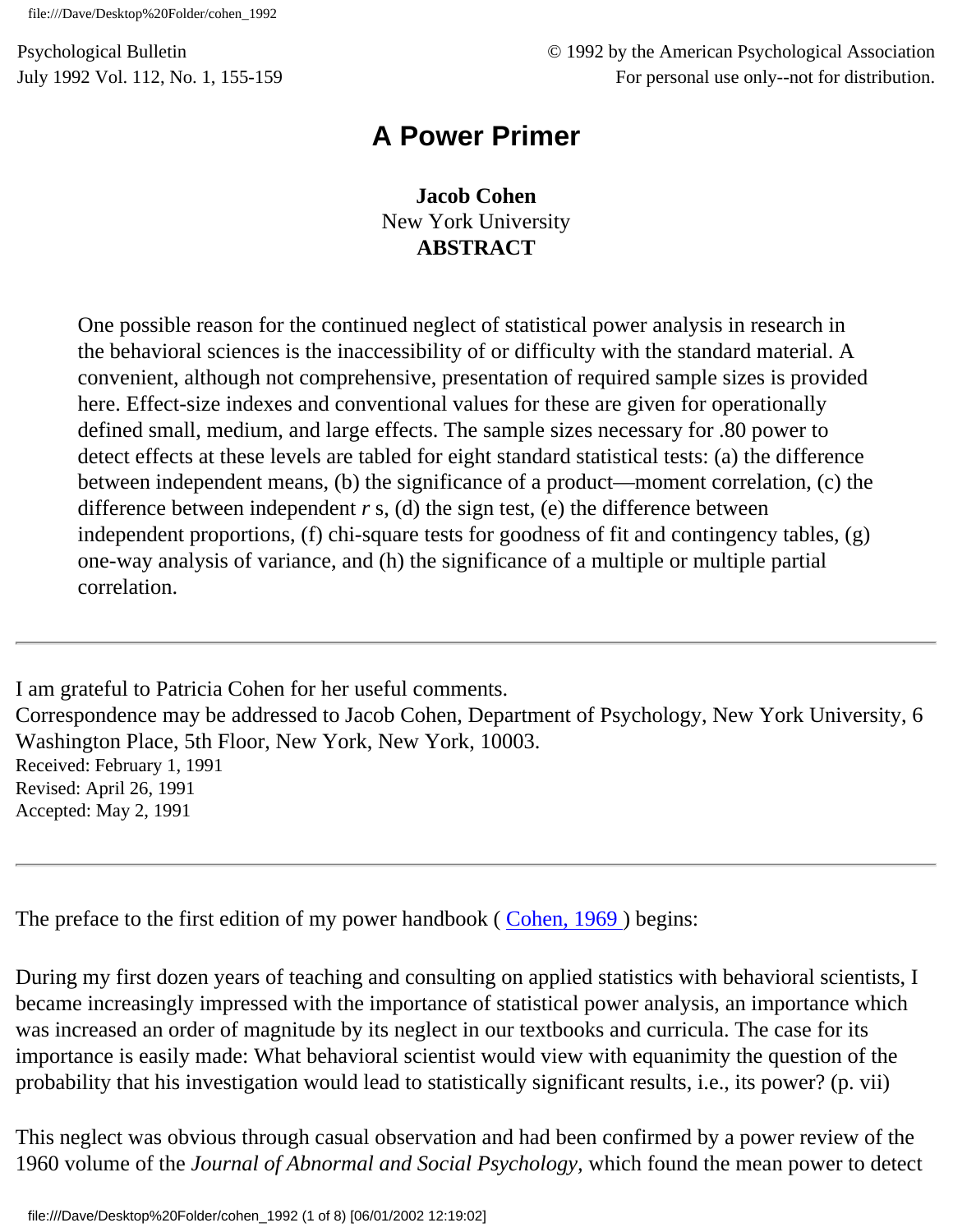medium effect sizes to be .48 ([Cohen, 1962](#page-6-1)). Thus, the chance of obtaining a significant result was about that of tossing a head with a fair coin. I attributed this disregard of power to the inaccessibility of a meager and mathematically difficult literature, beginning with its origin in the work of [Neyman and](#page-7-0)  [Pearson \(1928](#page-7-0), 1933).

The power handbook was supposed to solve the problem. It required no more background than an introductory psychological statistics course that included significance testing. The exposition was verbal—intuitive and carried largely by many worked examples drawn from across the spectrum of behavioral science.

In the ensuing two decades, the book has been through revised (1977) and second (1988) editions and has inspired dozens of power and effect-size surveys in many areas of the social and life sciences ( [Cohen,](#page-6-2)  [1988](#page-6-2) , pp. xi—xii). During this period, there has been a spate of articles on power analysis in the social science literature, a baker's dozen of computer programs (reviewed in Goldstein, 1989), and a breakthrough into popular statistics textbooks ( [Cohen, 1988](#page-6-2) , pp. xii—xiii).

[Sedlmeier and Gigerenzer \(1989\)](#page-7-3) reported a power review of the 1984 volume of the *Journal of Abnormal Psychology* (some 24 years after mine) under the title, "Do Studies of Statistical Power Have an Effect on the Power of Studies?" The answer was no. Neither their study nor the dozen other power reviews they cite (excepting those fields in which large sample sizes are used, e.g., sociology, market research) showed any material improvement in power. Thus, a quarter century has brought no increase in the probability of obtaining a significant result.

Why is this? There is no controversy among methodologists about the importance of power analysis, and there are ample accessible resources for estimating sample sizes in research planning using power analysis. My 2-decades-long expectation that methods sections in research articles in psychological journals would invariably include power analyses has not been realized. Indeed, they almost invariably do not. Of the 54 articles [Sedlmeier and Gigerenzer \(1989\)](#page-7-3) reviewed, only 2 mentioned power, and none estimated power or necessary sample size or the population effect size they posited. In 7 of the studies, null hypotheses served as research hypotheses that were confirmed when the results were nonsignificant. Assuming a medium effect size, the median power for these tests was .25! Thus, these authors concluded that their research hypotheses of no effect were supported when they had only a .25 chance of rejecting these null hypotheses in the presence of substantial population effects.

It is not at all clear why researchers continue to ignore power analysis. The passive acceptance of this state of affairs by editors and reviewers is even more of a mystery. At least part of the reason may be the low level of consciousness about effect size: It is as if the only concern about magnitude in much psychological research is with regard to the statistical test result and its accompanying *p* value, not with regard to the psychological phenomenon under study. [Sedlmeier and Gigerenzer \(1989\)](#page-7-3) attribute this to the accident of the historical precedence of Fisherian theory, its hybridization with the contradictory Neyman-Pearson theory, and the apparent completeness of Fisherian null hypothesis testing: objective,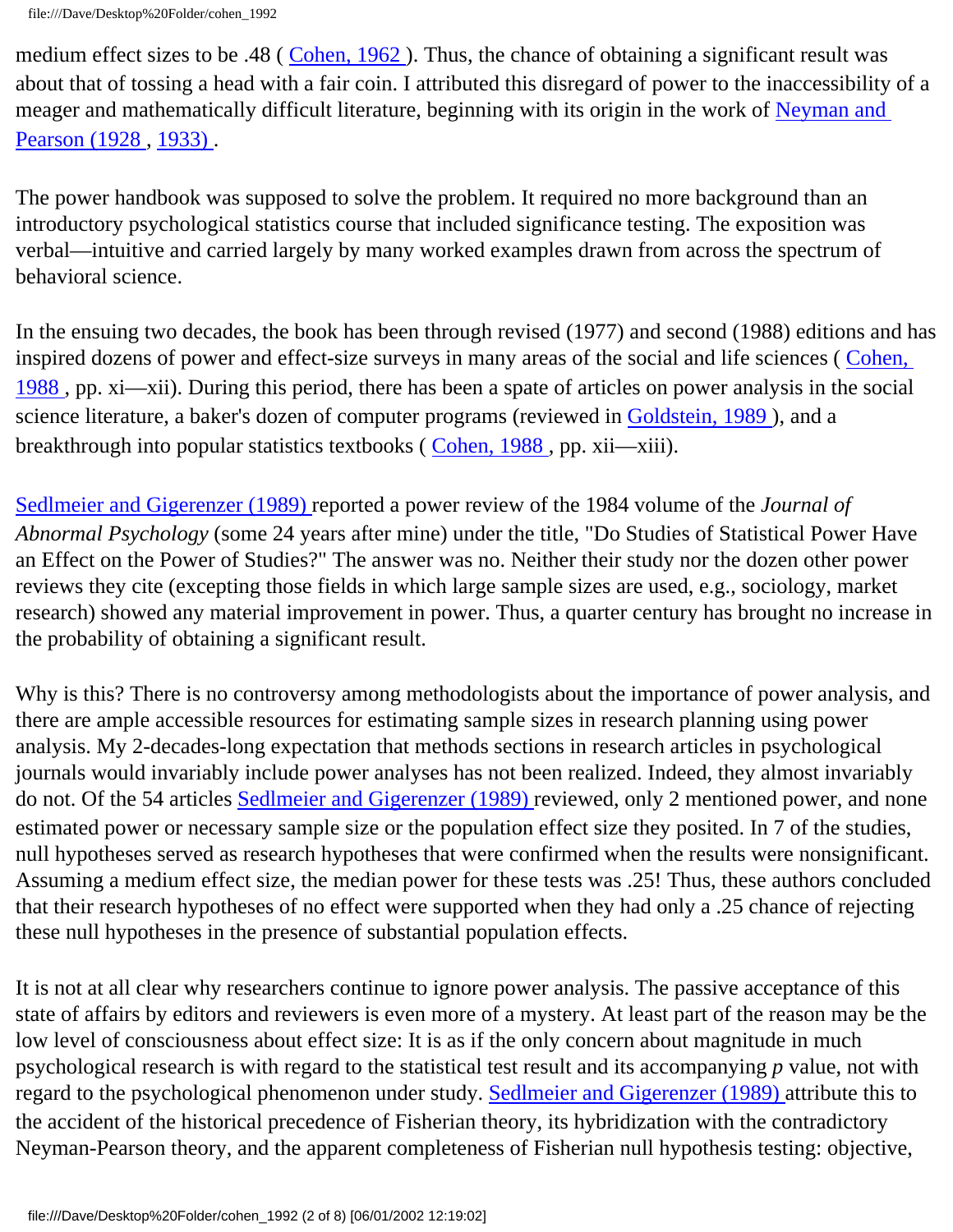file:///Dave/Desktop%20Folder/cohen\_1992

mechanical, and a clearcut go—no-go decision straddled over  $p = 0.05$ . I have suggested that the neglect of power analysis simply exemplifies the slow movement of methodological advance (Cohen, 1988, p. xiv), noting that it took some 40 years from Student's publication of the *t* test to its inclusion in psychological statistics textbooks (Cohen, 1990, p. 1311).

An associate editor of this journal suggests another reason: Researchers find too complicated, or do not have at hand, either my book or other reference material for power analysis. He suggests that a short ruleof-thumb treatment of necessary sample size might make a difference. Hence this article.

In this bare bones treatment, I cover only the simplest cases, the most common designs and tests, and only three levels of effect size. For readers who find this inadequate, I unhesitatingly recommend *Statistic Power Analysis for the Behavioral Sciences* ([Cohen, 1988](#page-6-2); hereafter SPABS). It covers special cases, one-sided tests, unequal sample sizes, other null hypotheses, set correlation and multivariate methods and gives substantive examples of small, medium, and large effect sizes for the various tests. It offers well over 100 worked illustrative examples and is as user friendly as I know how to make it, the technical material being relegated to an appendix.

### **Method**

Statistical power analysis exploits the relationships among the four variables involved in statistical inference: sample size  $(N)$ , significance criterion  $(\alpha)$ , population effect size (ES), and statistical power. For any statistical model, these relationships are such that each is a function of the other three. For example, in power reviews, for any given statistical test, we can determine power for given  $\alpha$ , *N* and ES. For research planning, however, it is most useful to determine the *N* necessary to have a specified power for given  $\alpha$  and ES; this article addresses this use.

#### **The Significance Criterion,** a

The risk of mistakenly rejecting the null hypothesis ( $H_0$ ) and thus of committing a Type I error,  $\alpha$ , represents a policy: the maximum risk attending such a rejection. Unless otherwise stated (and it rarely is), it is taken to equal .05 (part of the Fisherian legacy; [Cohen, 1990](#page-7-4) ). Other values may of course be selected. For example, in studies testing several  $H_0$  s, it is recommended that  $\alpha = .01$  per hypothesis in order that the experimentwise risk (i.e., the risk of any false rejections) not become too large. Also, for tests whose parameters may be either positive or negative, the  $\alpha$  risk may be defined as two sided or one sided. The many tables in SPABS provide for both kinds, but the sample sizes provided in this note are all for two-sided tests at  $\alpha$  = .01, .05, and .10, the last for circumstances in which a less rigorous standard for rejection is desired, as, for example, in exploratory studies. For unreconstructed one tailers (see Cohen, 1965), the tabled sample sizes provide close approximations for one-sided tests at ½  $\alpha$  (e.g., the sample sizes tabled under  $\alpha = .10$  may be used for one-sided tests at  $\alpha = .05$ ).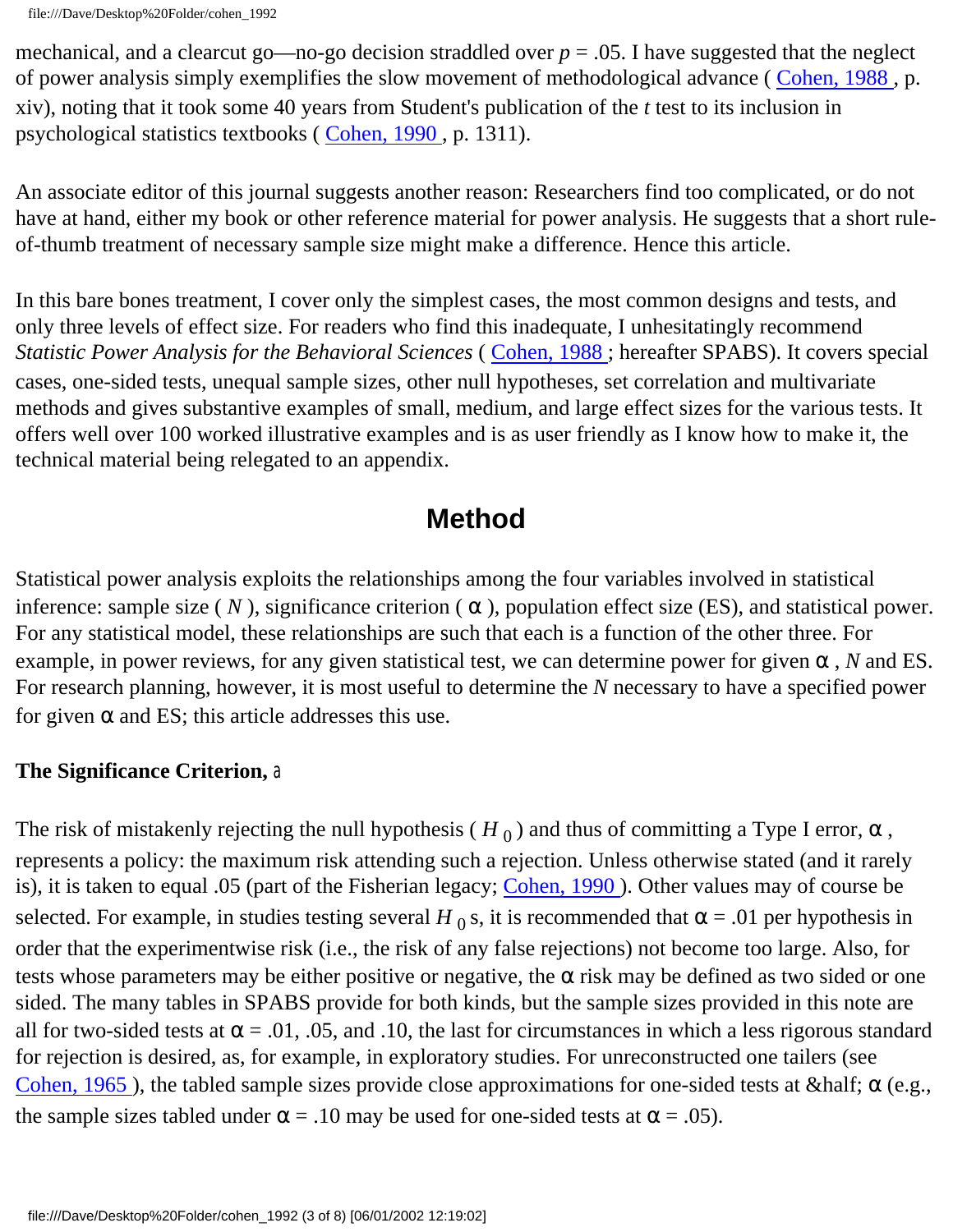file:///Dave/Desktop%20Folder/cohen\_1992

#### **Power**

The statistical power of a significance test is the long-term probability, given the population ES,  $\alpha$ , and *N* of rejecting *H*<sub>0</sub>. When the ES is not equal to zero, *H*<sub>0</sub> is false, so failure to reject it also incurs an error. This is a Type II error, and for any given ES, α , and *N,* its probability of occurring is β . Power is thus  $1-\beta$ , the probability of rejecting a false *H*<sub>0</sub>.

In this treatment, the only specification for power is .80 (so  $\beta$  = .20), a convention proposed for general use. (SPABS provides for 11 levels of power in most of its *N* tables.) A materially smaller value than .80 would incur too great a risk of a Type II error. A materially larger value would result in a demand for *N*  that is likely to exceed the investigator's resources. Taken with the conventional  $\alpha = .05$ , power of .80 results in a  $β$  : α ratio of 4:1 (.20 to .05) of the two kinds of risks. (See SPABS, pp. 53—56.)

#### **Sample Size**

In research planning, the investigator needs to know the *N* necessary to attain the desired power for the specified  $\alpha$  and hypothesized ES. *N* increases with an increase in the power desired, a decrease in the ES, and a decrease in  $\alpha$ . For statistical tests involving two or more groups, N as here defined is the necessary sample size for *each* group.

#### **Effect Size**

Researchers find specifying the ES the most difficult part of power analysis. As suggested above, the difficulty is at least partly due to the generally low level of consciousness of the magnitude of phenomena that characterizes much of psychology. This in turn may help explain why, despite the stricture of methodologists, significance testing is so heavily preferred to confidence interval estimation, although the wide intervals that usually result may also play a role (Cohen, 1990). However, neither the determination of power or necessary sample size can proceed without the investigator having some idea about the degree to which the  $H_0$  is believed to be false (i.e., the ES).

In the Neyman-Pearson method of statistical inference, in addition to the specification of  $H_0$ , an alternate hypothesis ( $H_1$ ) is counterpoised against  $H_0$ . The degree to which  $H_0$  is false is indexed by the discrepancy between  $H_0$  and  $H_1$  and is called the ES. Each statistical test has its own ES index. All the indexes are scale free and continuous, ranging upward from zero, and for all, the  $H_0$  is that  $ES = 0$ . For example, for testing the product—moment correlation of a sample for significance, the ES is simply the population *r*, so *H*<sub>0</sub> posits that  $r = 0$ . As another example, for testing the significance of the departure of a population proportion ( $P$ ) from .50, the ES index is  $g = P - 0.50$ , so the  $H_0$  is that  $g = 0$ . For the tests of the significance of the difference between independent means, correlation coefficients, and proportions, the  $H_0$  is that the difference equals zero. [Table 1](#page-7-5) gives for each of the tests the definition of its ES index.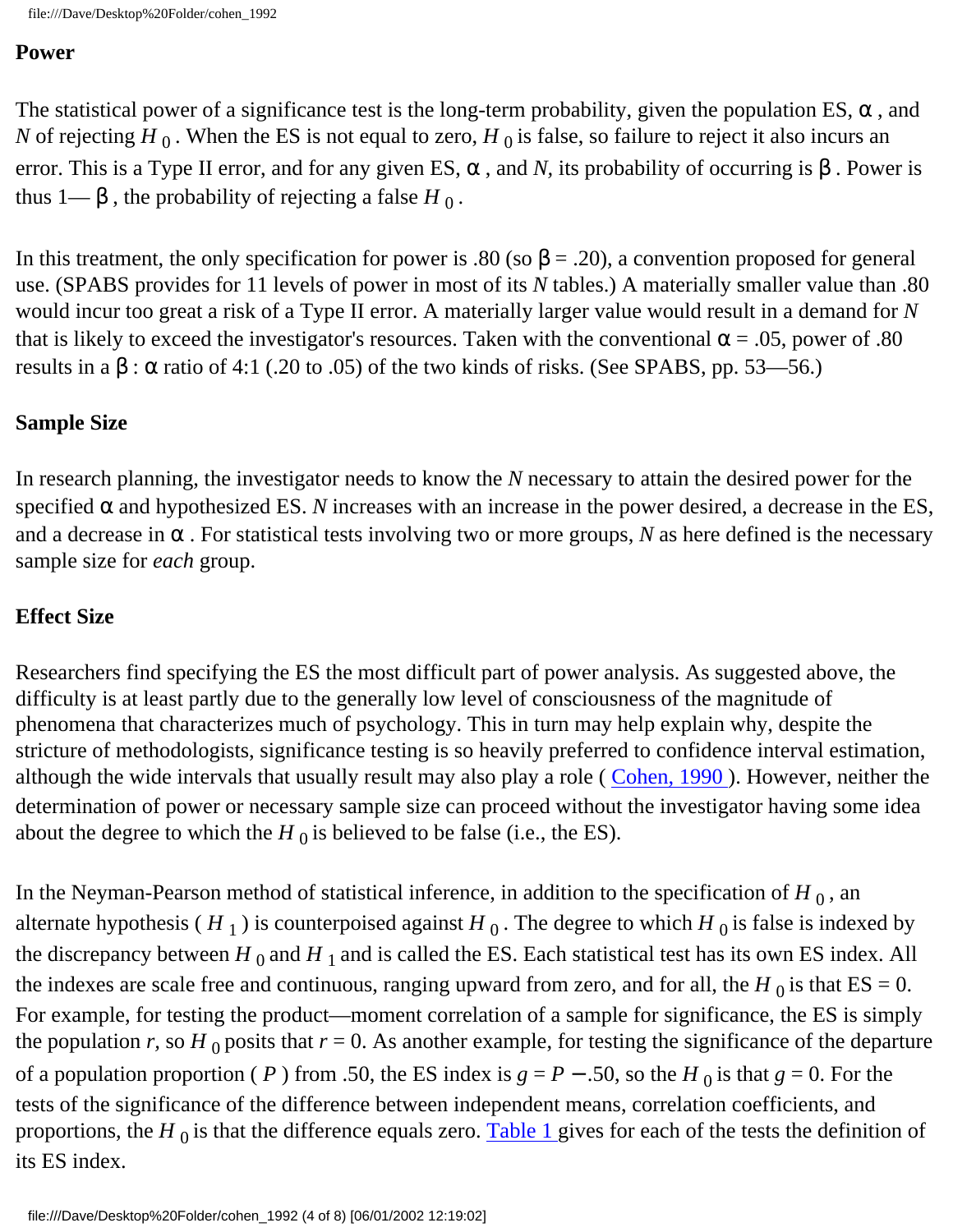To convey the meaning of any given ES index, it is necessary to have some idea of its scale. To this end, I have proposed as conventions or operational definitions small, medium, and large values for each that are at least approximately consistent across the different ES indexes. My intent was that medium ES represent an effect likely to be visible to the naked eye of a careful observer. (It has since been noted in effect-size surveys that it approximates the average size of observed effects in various fields.) I set small ES to be noticeably smaller than medium but not so small as to be trivial, and I set large ES to be the same distance above medium as small was below it. Although the definitions were made subjectively, with some early minor adjustments, these conventions have been fixed since the 1977 edition of SPABS and have come into general use. [Table 1](#page-7-5) contains these values for the tests considered here.

In the present treatment, the  $H_1$  s are the ESs that operationally define small, medium, and large effects as given in [Table 1](#page-7-5) . For the test of the significance of a sample *r,* for example, because the ES for this test is simply the alternate-hypothetical population *r,* small, medium, and large ESs are respectively .10, .30, and .50. The ES index for the *t* test of the difference between independent means is *d,* the difference expressed in units of (i.e., divided by) the within-population standard deviation. For this test, the  $H_0$  is that  $d = 0$  and the small, medium, and large ESs (or  $H_1$  s) are  $d = .20, .50,$  and .80. Thus, an operationally defined medium difference between means is half a standard deviation; concretely, for IQ scores in which the population standard deviation is 15, a medium difference between means is 7.5 IQ points.

# **Statistical Tests**

The tests covered here are the most common tests used in psychological research:

- The *t* test for the difference between two independent means, with  $df = 2 (N 1)$ .
- The *t* test for the significance of a product—moment correlation coefficient *r*, with  $df = N 2$ .
- The test for the difference between two independent *r s*, accomplished as a normal curve test through the Fisher *z* transformation of *r* (tabled in many statistical texts).
- The binomial distribution or, for large samples, the normal curve (or equivalent chi-square,  $1 \, df$ ) test that a population proportion  $(P) = .50$ . This test is also used in the nonparametric sign test for differences between paired observations.
- The normal curve test for the difference between two independent proportions, accomplished through the arcsine transformation  $\phi$  (tabled in many statistical texts). The results are effectively the same when the test is made using the chi-square test with 1 degree of freedom.
- The chi-square test for goodness of fit (one way) or association in two-way contingency tables. In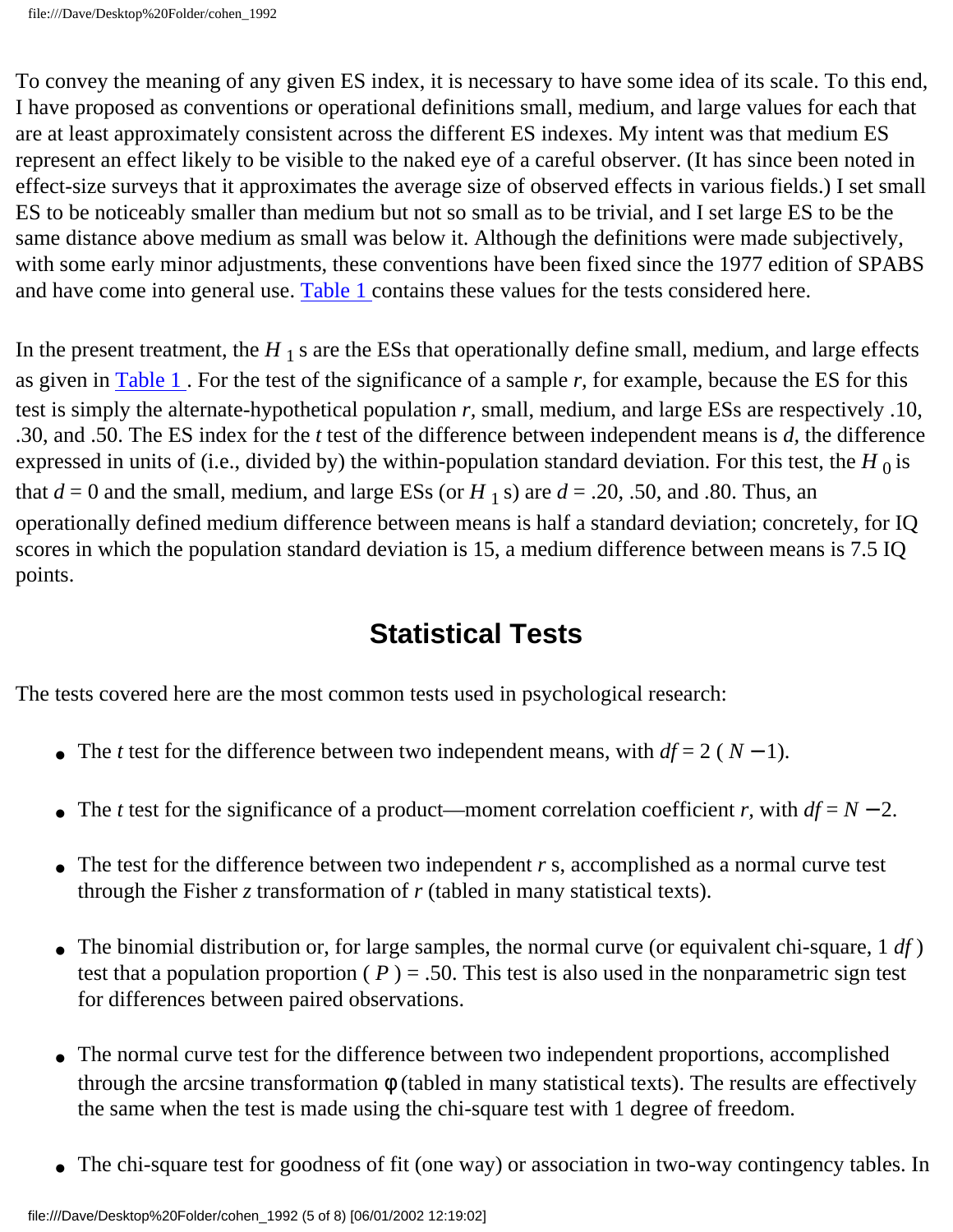[Table 1](#page-7-5), *k* is the number of cells and  $P_{0i}$  and  $P_{1i}$  are the null hypothetical and alternate hypothetical population proportions in cell *i.* (Note that *w* 's structure is the same as chi-square's for cell sample frequencies.) For goodness-of-fit tests, the  $df = k - 1$ , and for contingency tables, *df* = ( $a$  − 1) ( $b$  − 1), where  $a$  and  $b$  are the number of levels in the two variables. [Table 2](#page-7-6) provides (total) sample sizes for 1 through 6 degrees of freedom.

- One-way analysis of variance. Assuming equal sample sizes (as we do throughout), for *g* groups, the *F* test has  $df = g - 1$ ,  $g (N - 1)$ . The ES index is the standard deviation of the *g* population means divided by the common within-population standard deviation. Provision is made in [Table 2](#page-7-6)  for 2 through 7 groups.
- Multiple and multiple partial correlation. For *k* independent variables, the significance test is the standard *F* test for  $df = k$ ,  $N - k - 1$ . The ES index,  $f^2$ , is defined for either squared multiple or squared multiple partial correlations ( $R<sup>2</sup>$ ). [Table 2](#page-7-6) provides for 2 through 8 independent variables.

Note that because all tests of population parameters that can be either positive or negative (Tests 1—5) are two-sided, their ES indexes here are absolute values.

In using the material that follows, keep in mind that the ES posited by the investigator is what he or she believes holds for the population and that the sample size that is found is conditional on the ES. Thus, if a study is planned in which the investigator believes that a population *r* is of medium size ( $ES = r = .30$ ) from  $Table 1$ ) and the *t* test is to be performed with twosided  $\alpha = .05$ , then the power of this test is .80 if the sample size is 85 (from [Table 2](#page-7-6) ). If, using 85 cases, *t* is not significant, then either *r* is smaller then .30 or the investigator has been the victim of the .20 ( $\beta$ ) risk of making a Type II error.

### **Examples**

The necessary *N* for power of .80 for the following examples are found in Table 2.

- To detect a medium difference between two independent sample means ( $d = .50$  in [Table 1](#page-7-5)) at  $\alpha$ = .05 requires *N* = 64 in each group. (A *d* of .50 is equivalent to a point-biserial correlation of .243; see SPABS, pp. 22—24.)
- For a significance test of a sample *r* at  $\alpha = .01$ , when the population *r* is large (.50 in [Table 2](#page-7-6)), a sample size = 41 is required. At  $\alpha$  = .05, the necessary sample size = 28.
- To detect a medium-sized difference between two population *r* s ( $q = .30$  in Table 1) at  $\alpha = .05$ requires  $N = 177$  in each group. (The following pairs of *r* s yield  $q = .30$ : .00, .29; .20, .46; .40,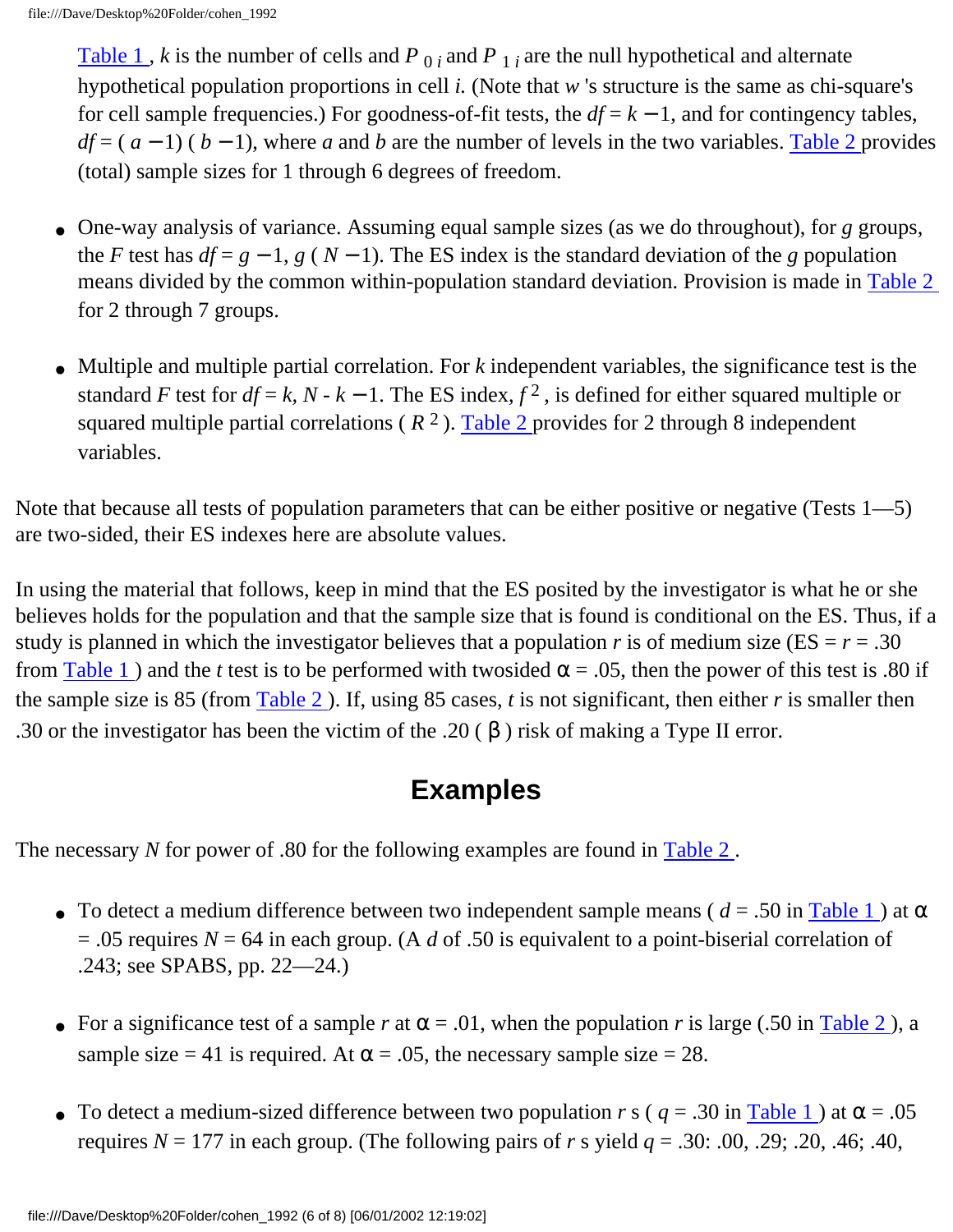.62; .60, .76; .80, .89; .90, .94; see SPABS, pp. 113—116)

- The sign test tests the  $H_0$  that .50 of a population of paired differences are positive. If the population proportion's departure from .50 is medium ( $q = .15$  in [Table 1](#page-7-5)), at  $\alpha = .10$ , the necessary  $N = 67$ ; at  $\alpha = .05$ , it is 85.
- To detect a small difference between two independent population proportions ( $h = .20$  in Table 1) ) at  $\alpha$  = .05 requires *N* = 392 cases in each group. (The following pairs of *P* s yield approximate values of *h* = .20: .05, .10; .20, .29; .40, .50; .60, .70; .80, .87; .90, .95; see SPABS, p. 184f.)
- $\bullet$  A 3  $\times$  4 contingency table has 6 degrees of freedom. To detect a medium degree of association in the population ( $w = .30$  in [Table 1](#page-7-5)) at  $\alpha = .05$  requires  $N = 151$ . ( $w = .30$  corresponds to a contingency coefficient of .287, and for 6 degrees of freedom, a Cramèr φ of .212; see SPABS, pp. 220—227).
- A psychologist considers alternate research plans involving comparisons of the means of either three or four groups in both of which she believes that the ES is medium ( $f = .25$  in [Table 1](#page-7-5)). She finds that at  $\alpha = .05$ , the necessary sample size per group is 52 cases for the three-group plan and 45 cases for the four-group plan, thus, total sample sizes of 156 and 180. (When *f* = .25, the proportion of variance accounted for by group membership is .0588; see SPABS, pp. 280—284.)
- A psychologist plans a research in which he will do a multiple regression/correlation analysis and perform all the significance tests at  $\alpha = .01$ . For the *F* test of the multiple *R*<sup>2</sup>, he expects a medium ES, that is,  $f^2 = .15$  (from Table 1). He has a candidate set of eight independent variables for which [Table 2](#page-7-6) indicates that the required sample size is 147, which exceeds his resources. However, from his knowledge of the research area, he believes that the information in the eight variables can be effectively summarized in three. For three variables, the necessary sample size is only 108. (Given the relationship between f 2 and *R* 2 , the values for small, medium, and large *R* 2 are respectively .0196, .1304, and .2592, and for *R,* .14, .36, and .51; see SPABS, pp. 410—414.)

### **References**

<span id="page-6-1"></span>Cohen, J. (1962). The statistical power of abnormal—social psychological research: A review. *Journal of Abnormal and Social Psychology, 65*, 145-153.

<span id="page-6-3"></span>Cohen, J. (1965). Some statistical issues in psychological research.(In B. B. Wolman (Ed.), *Handbook of clinical psychology* (pp. 95—121). New York: McGraw-Hill.)

<span id="page-6-0"></span>Cohen, J. (1969). *Statistical power analysis for the behavioral sciences.* (San Diego, CA: Academic Press)

<span id="page-6-2"></span>Cohen, J. (1988). *Statistical power analysis for the behavioral sciences* (2nd ed.).(Hillsdale, NJ: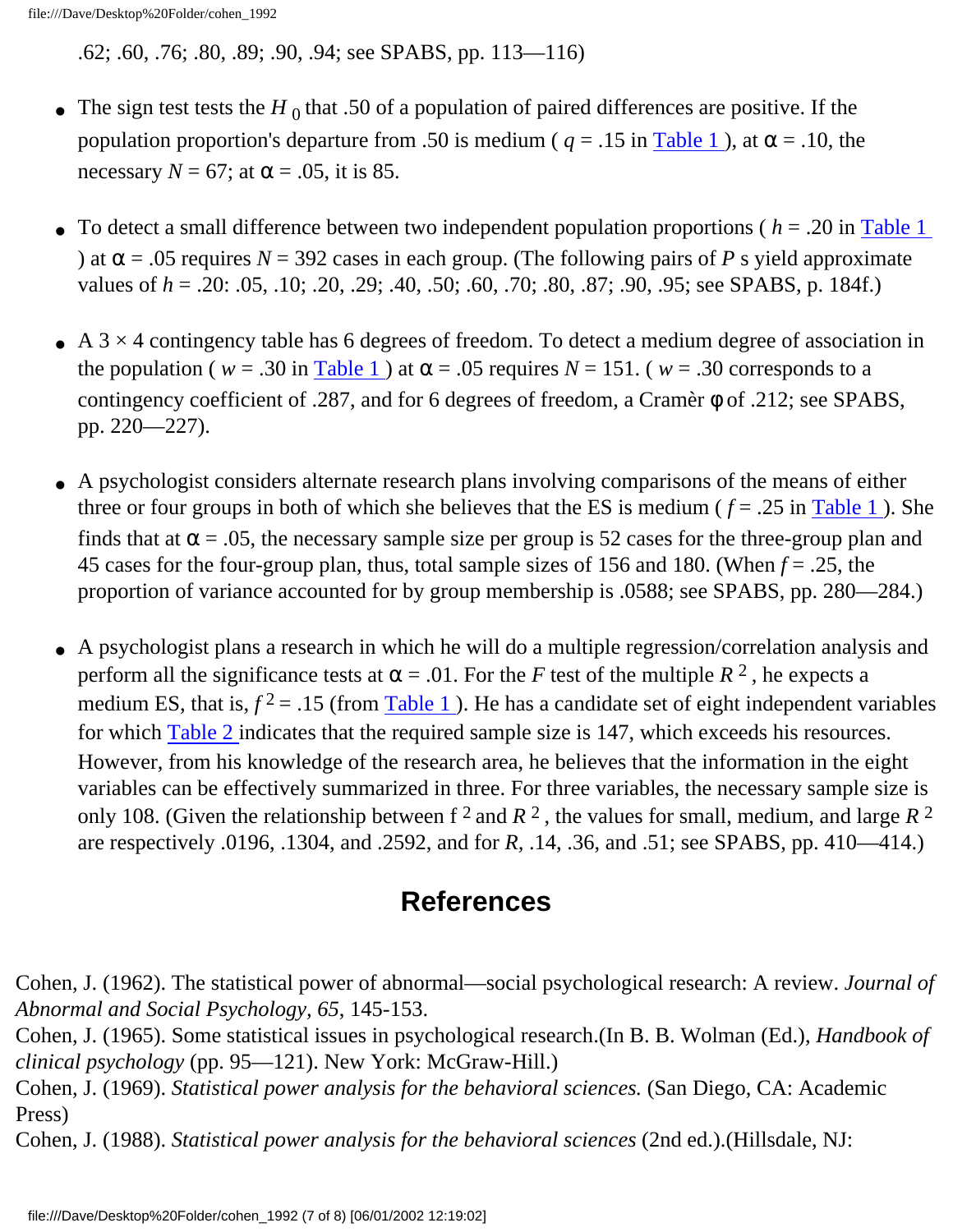Erlbaum)

<span id="page-7-4"></span>Cohen, J. (1990). Things I have learned (so far). *American Psychologist, 45*, 1304-1312.

<span id="page-7-2"></span>Goldstein, R. (1989). Power and sample size via MS/PC-DOS computers. *American Statistician, 43*, 253- 260.

<span id="page-7-0"></span>Neyman, J. & Pearson, E. S. (1928). On the use and interpretation of certain test criteria for purposes of statistical inference. *Biometrika, 20A*, 263-294.

<span id="page-7-1"></span>Neyman, J. & Pearson, E. S. (1933). On the problem of the most efficient tests of statistical hypotheses. *Transactions of the Royal Society of London Series A, 231*, 289-337.

Sedlmeier, P. & Gigerenzer, G. (1989). Do studies of statistical power have an effect on the power of studies? *Psychological Bulletin, 105*, 309-316.

<span id="page-7-5"></span><span id="page-7-3"></span>Table 1.

|                  |                                                                                                | Effect size .  |                          |            |  |  |
|------------------|------------------------------------------------------------------------------------------------|----------------|--------------------------|------------|--|--|
| T <sub>ext</sub> | <b>11 mins</b>                                                                                 | - South        | Motion                   | Lage       |  |  |
| ma lin           | والتكارم<br>u                                                                                  | ×              | $\mathcal{M}$            | m          |  |  |
|                  | ×                                                                                              | $-10-1$        | $\mathcal{L}$            | м          |  |  |
| 2.5, 0.5         | an ay nayabee an Robe's a                                                                      | ٠              | $\overline{a}$           | m          |  |  |
|                  | まいきの 海外                                                                                        | m              | 16                       | ti<br>M    |  |  |
| $-0.01$          | 1 By - By Milens & 11 percent<br><b>Excellent advertising</b>                                  | s              | $\overline{\mathcal{M}}$ |            |  |  |
|                  | $\sim \sqrt{\frac{1}{\alpha}} \frac{\partial \sqrt{-\Delta \mathcal{E}}}{\partial \mathbf{r}}$ | idi.           | $\overline{\phantom{a}}$ | M          |  |  |
|                  | 仙勢                                                                                             | 39             | 28                       | a,         |  |  |
|                  | والبرداء                                                                                       | $\overline{a}$ | 18.                      | $_{\rm H}$ |  |  |

<span id="page-7-6"></span>Table 2.

|           | so.           |                |              | an.             |               |     | $\mathbf{a}$   |                |                          |
|-----------|---------------|----------------|--------------|-----------------|---------------|-----|----------------|----------------|--------------------------|
| Towi      | <b>Sec</b>    | . Most         | $E_{\rm H}$  | .5 <sub>m</sub> | <b>Mad</b>    | u.  | No.            | Mod            | Ea                       |
| Miss of   | tan.          | $+1$           | $\equiv$     | <b>INCH.</b>    | 54            |     | 3.0            | $\overline{M}$ | $\overline{\phantom{a}}$ |
| ta r      | $L$ and       | $(39 -$        | a.           | ta)             | ii.           | Ğ   | ÷              | ü              | m                        |
| 'nШ       | 5,356         | 263            | ÷            | 1,873           | <b>UTP</b>    | u   | 1,348          | 148            |                          |
| $-1$      | 1,005         | $-127$         |              | 743             | $\mathbf{H}$  | w   |                | $\leftarrow$   | 5                        |
| 7a        | <b>Side</b>   | 41             | t            | <b>MIT</b>      | $\frac{1}{2}$ | is- | u              | a              | ä                        |
| ÷<br>×    |               |                |              | 77              | ×             |     |                |                |                          |
| ш         | 1,368         | (36            |              | TES.            | v             | 3m  | $-11$          | $-100$         | 26                       |
|           | $-1,366$      | $-134$         | ×            | 麠               | m             | Ħ   | T5             | - 66           | ×                        |
| Ă         | 1.546         | $-173$         | ÷            |                 |               | 44  | m              | w              | m                        |
| ü         | $-1.479$      | isi            | ü            | 1,164           | ż             | ä   | <b>TRA</b>     | $-100$         | m                        |
| tú        | CM3           | im             | $\mathbb{R}$ | 1,269           | 146           | E   | Lifeth         | $i = i$        | w                        |
| ü         | $-1307$       | $-214$         | w            | 1,342           | 184           | 14  | <b>Cirilli</b> | 154            | 45                       |
| ANCINA    |               |                |              | $\sim$          |               |     |                |                |                          |
|           | <b>ist</b>    | $-164$         | ×            | <b>Hill</b>     | ta.           | ls  | 3th            |                |                          |
|           | m             | 3ú             | ü            | $-101$          | ю.            | Б   | 34             | z              | 5                        |
|           | E             | $-41$          | ь            | $-174$          | a.            | m   | 128            | ×              | in                       |
|           |               | $\overline{ }$ |              | ist.            | $\equiv$      | m   |                | o              | 13                       |
|           | in            | ÷              | Ė            | 244             |               | ts. | 霓              | ×              | a                        |
|           | $-174$        | 44             | ٠            | $-184$          | ă             | ü   | ing.           | s              | ÷                        |
| 的复数医的名词复数 |               | ٠              |              |                 |               |     |                |                |                          |
|           | $-208$        | 11.            | $-40$        | $-4411 -$       | t             | u   |                |                |                          |
|           | w             | $-100$         |              | w               |               | ы   |                |                |                          |
|           | bk)           | <b>Fill</b>    |              | <b>Idea</b>     | $^{16}$       | u   |                |                |                          |
|           |               | 134            |              | 143             | bi            | e   |                |                |                          |
|           | $-211$        | $-174$         | $-10$        | 484             | ÷             | ü   |                |                |                          |
| Ę         | $\frac{1}{2}$ | 181            | ÷            | $-100$          | ŵ             | a   |                |                |                          |
| w         | 1.476         | $-147$         | site         | 193             | ü             | ü   |                |                |                          |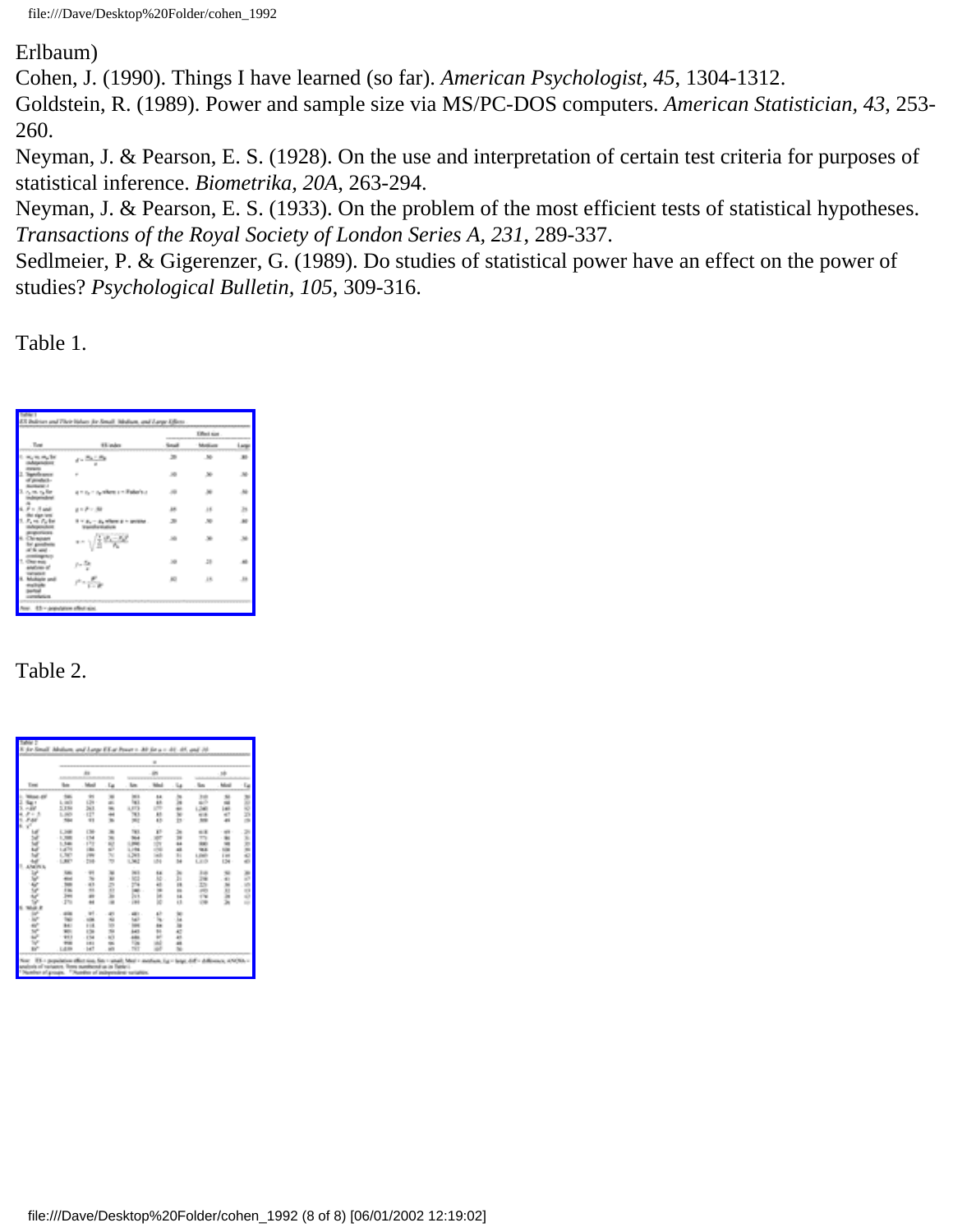#### Table 1

## ES Indexes and Their Values for Small, Medium, and Large Effects

|                                                            |                                                                | <b>Effect</b> size |        |       |  |  |
|------------------------------------------------------------|----------------------------------------------------------------|--------------------|--------|-------|--|--|
| Test                                                       | ES index                                                       | Small              | Medium | Large |  |  |
| 1. $m_A$ vs. $m_B$ for<br>independent<br>means             | $d = \frac{m_A - m_B}{\sigma}$                                 | .20                | .50    | .80   |  |  |
| 2. Significance<br>of product-<br>moment $r$               | r                                                              | .10                | .30    | .50   |  |  |
| 3. $r_A$ vs. $r_B$ for<br>independent<br>rs                | $q = z_A - z_B$ where $z =$ Fisher's z                         | .10                | .30    | .50   |  |  |
| 4. $P = .5$ and<br>the sign test                           | $g = P - .50$                                                  | .05                | .15    | .25   |  |  |
| 5. $P_A$ vs. $P_B$ for<br>independent<br>proportions       | $h = \phi_A - \phi_B$ where $\phi =$ arcsine<br>transformation | .20                | .50    | .80   |  |  |
| 6. Chi-square<br>for goodness<br>of fit and<br>contingency | $w = \sqrt{\sum_{i=1}^{k} \frac{(P_{1i} - P_{0i})^2}{P_{0i}}}$ | .10                | .30    | .50   |  |  |
| 7. One-way<br>analysis of<br>variance                      | $f = \frac{\sigma_m}{\sigma}$                                  | .10                | .25    | .40   |  |  |
| 8. Multiple and<br>multiple<br>partial<br>correlation      | $f^2 = \frac{R^2}{1 - R^2}$                                    | .02                | .15    | .35   |  |  |

 $Note.$   $ES = population effect size.$